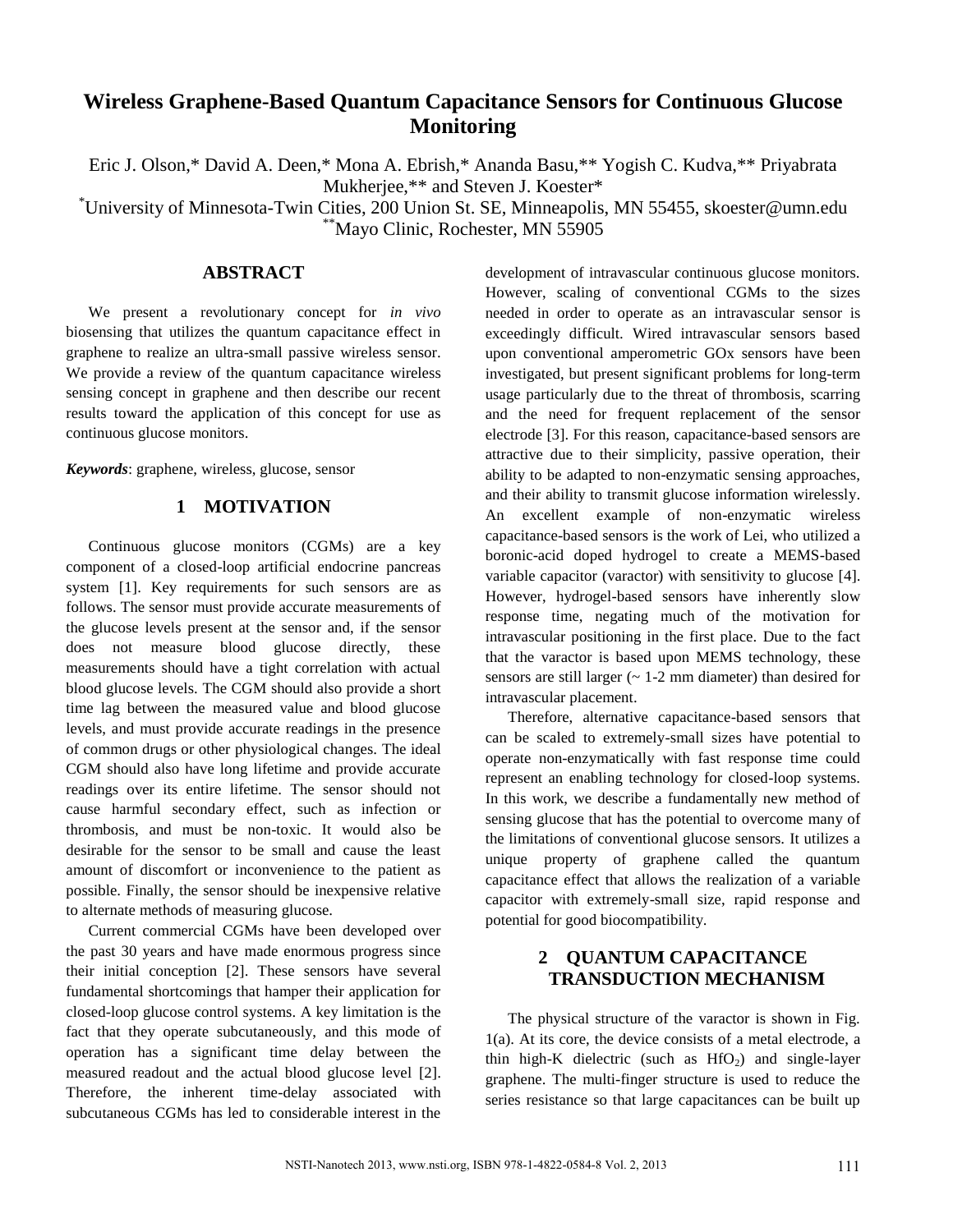while maintaining a high quality factor (*Q*). The variable capacitance comes about due to energy-dependent density of states in graphene. If an external analyte adsorbed onto the surface changes the electron concentration in the graphene, a measurable capacitance change is expected for the device. As the dielectric thickness is reduced, the possible tuning range increases. Fig. 1(b) shows simulated capacitance vs. surface characteristics for graphene varactors, indicating that capacitance tuning ranges of  $> 3$ to-1 are theoretically possible [5]. In addition, due to the extremely high mobility in graphene, the quality factor can be high, a key requirement for wireless readout.





**(b)**  $f = 1 \text{ GHz}$ 

ىيىتىنىغا 0

-1.6 -0.8 0.0 0.8 1.6

0

As an initial step toward realizing this type of novel sensor, we have developed a fabrication process for these devices. The detailed results are reported in [6], and a brief summary is described here. Devices were fabricated on a Si substrate upon which 90 nm of  $SiO<sub>2</sub>$  has been grown by thermal oxidation. Next, the gate contact electrode was patterned using optical lithography and 10 nm Ti and 40 nm of Pd was deposited. After the gate metallization, 20 nm of  $HfO<sub>2</sub>$  was deposited on the entire sample using atomic-layer deposition (ALD). Next, graphene that was grown by chemical vapor deposition on a Cu substrate was

transferred onto the sample using a poly(methyl methacrylate) (PMMA) handle layer, and the graphene removed everywhere except in the region shown in the figure. To complete the device fabrication, metal electrical contacts to the graphene (10 nm Ti and 100 nm of Au) was patterned and deposited. An optical micrograph of a completed graphene varactor is shown in Fig. 2(a). It should be pointed out that the active area of the device is only where the graphene is situated above of the buried gate electrode.

The measured results for the varactor described above are shown in Fig. 2(b). The data has been obtained by measuring the capacitance between the gate contact and graphene contact where the voltage between the two contacts has been swept from  $-2$  V to  $+ 2V$ . In a "normal" parallel plate capacitor, the capacitance would be constant as a function gate voltage. However, in graphene, a change in the capacitance is observed, which occurs when the Fermi-level in graphene coincides with the so-called Dirac (or charge-neutrality) point. The *Q* value vs. gate voltage is also shown (blue curve), and a value of  $Q \sim 10$  at 5 MHz is observed.



Figure 2: (a) Optical micrograph of fabricated multifinger graphene varactor with  $HfO<sub>2</sub>$  thickness of 20 nm. (b) Measured capacitance and quality factor vs. gate voltage at a frequency of 5 MHz.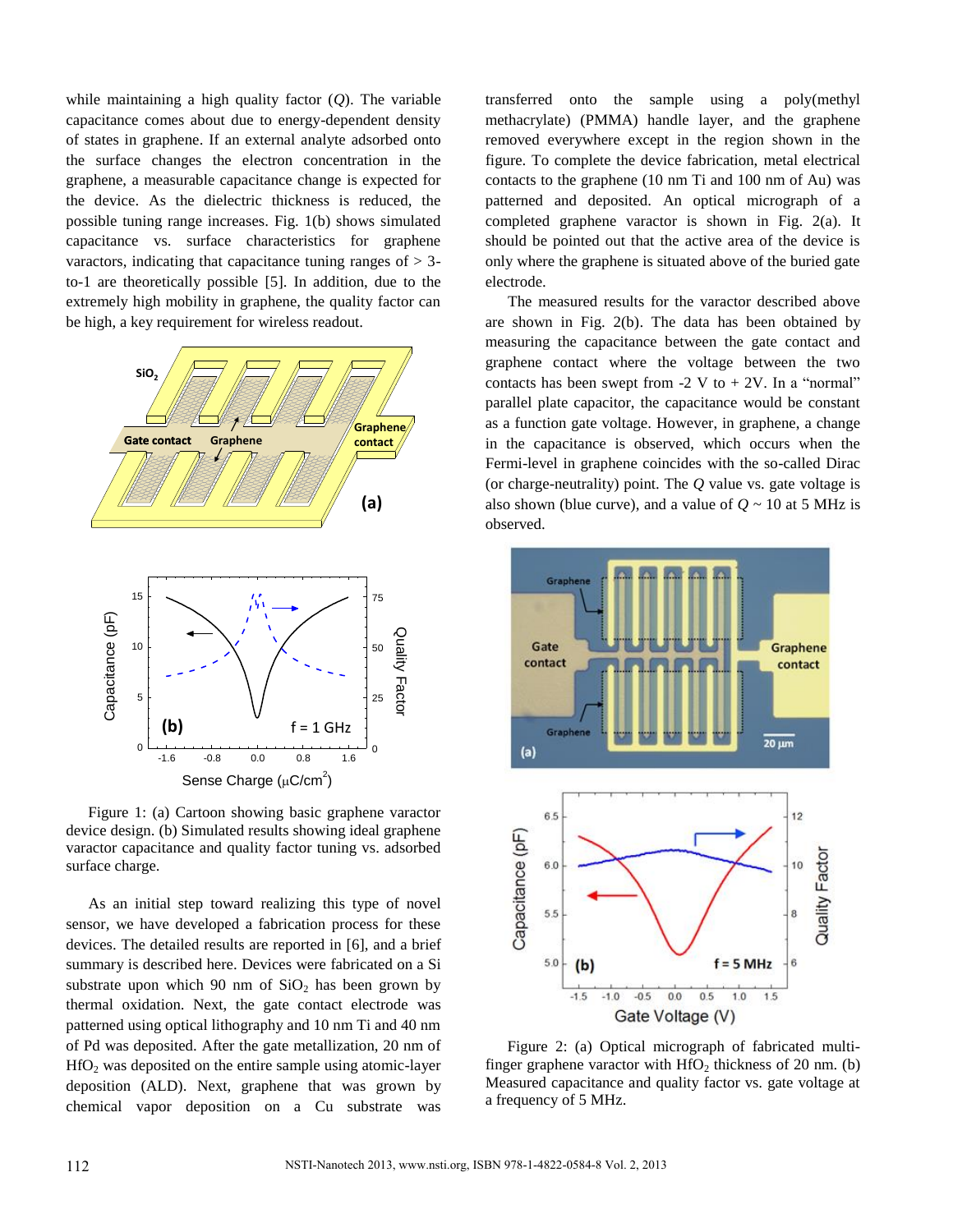Both the capacitance tuning range and quality are less than theoretical predictions and work is ongoing to improve he basic device performance. However, these results are still adequate for initial sensing experiments, and we have recently demonstrated the operation of bare (nonfunctionalized) graphene varactors as wireless vapor sensors [7].

## **3 SURFACE FUNCTIONALIZATION FOR GLUCOSE SENSING**

The results described above validate the basic graphene varactor transduction mechanism. However, in order to operate as a glucose sensor, the surface of the graphene must be functionalized in such a way to make it selective to the target analyte (in this case glucose). Previous work in the literature has suggested an initial approach based upon glucose oxidase [8]. In this functionalization scheme, GOx is attached to the graphene using the pyrene-based linker molecule 1-pyrenebutanoic acid succinimidyl ester (1- PASE), as shown in Fig. 3(a). The  $\pi$ - $\pi$  bonds provide a strong and stable bond between the graphene and the linker molecule. The sensing mechanism occurs when the GOx oxidizes glucose and produces  $H_2O_2$  which acts as an electron acceptor, thus depleting the electrons from the graphene. This mechanism is distinctly different than the conventional amperometric sensing mechanism, where a biased electrode reduces the  $H_2O_2$  and the resulting current is proportional the glucose concentration. We have demon-



Figure 3: (a) Cartoon depicting GOx attachment to graphene, (b) AFM of GOx-functionalized graphene, (c) Luminescence spectra confirming  $H_2O_2$  production from GOx-modified graphene, (d) Capacitance vs. gate voltage for graphene varactors before and after functionalization.

strated the attachment of GOx to graphene as shown by the atomic force microscope image in Fig. 3(b), and have further confirmed that GOx-functionalized graphene produces  $H_2O_2$  using luminol chemiluminescence, as shown in Fig.  $3(c)$ .

We have applied this surface functionalization method to actual graphene varactors and measured their performance before and after functionalization. The results shown in Fig. 3(d) indicate improved capacitance tuning range after functionalization, most likely to the displacement of moisture from the graphene surface by the 1-PASE linker.

### **4 PRELIMINARY SENSING RESULTS**

As a final preliminary step before actual glucose sensing, we have shown that graphene varactors exhibit a strong response to  $H_2O_2$ . Here GOx-functionalized graphene varactors were exposed to varying concentrations of  $H_2O_2$  ranging from 0.4 mM to 8 mM. The devices show a clear rightward shift, indicating that at fixed bias, strong capacitance tuning can be achieved. It should be pointed out that these devices were tested by sweeping the gate bias voltage and measuring the capacitance-voltage characteristic at different concentrations, while in actual sensor operation, the device would be biased at 0 V, with the capacitance shifted by different analyte concentrations. We currently are working to demonstrate actual glucose sensing using glucose in phosphate buffered saline (PBS) using these devices. Such demonstrations require a slightly more complex fabrication process owing to the ionic nature of the PBS. Preliminary results of these experiments will be reported at the conference.

### **5 DISCUSSION**

The primary benefit of the graphene varactor over other capacitance-based sensor concepts, particularly those based upon MEMS technology, is layout area. The calculated total layout area of varactors with  $EOT = 1$  nm from in Fig. 1 is 1.21 x  $10^3 \mu m^2$  with a corresponding capacitance range of  $\sim$ 3-10 pF. This area is  $< 50 \times 50 \mu m^2$  and, if transferred to a membrane substrate, could be roughly comparable in thickness. Such a minutely sized sensor could readily be mounted onto the inside of a blood vessel. As a comparison, typical MEMS-based sensors [9] require layout areas  $> 10^5$  $\mu$ m<sup>2</sup> in order to produce comparable capacitances, owing to the large spacing between the capacitor electrodes.

The extremely-small size of the graphene varactors could allow the realization of intravascular glucose sensors, particularly if combined with an arterial stent used as an